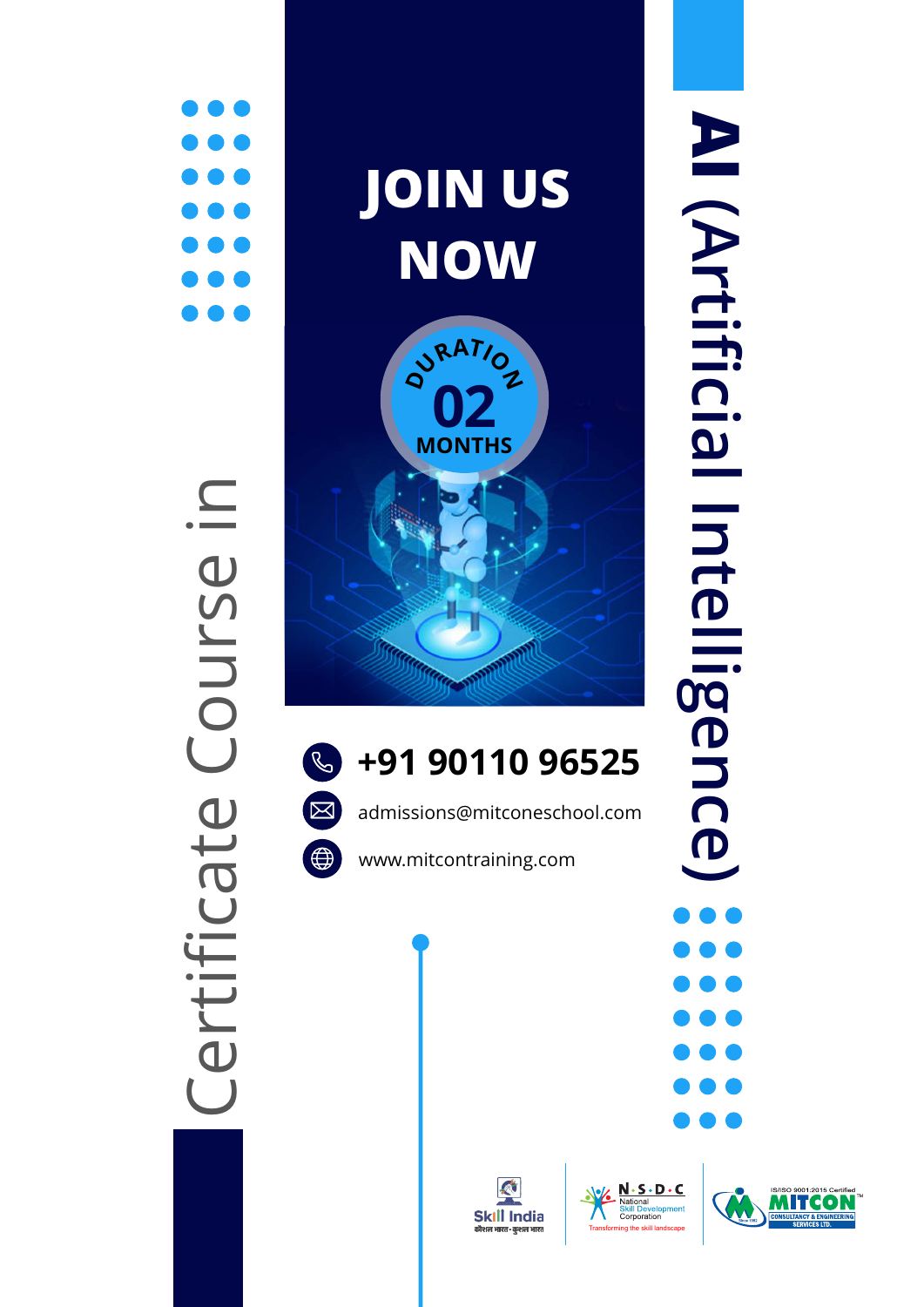### **Course Overview**

**Artificial Intelligence will define the next generation of software solutions. This computer science course provides an overview of AI, and explains how it can be used to build smart apps that help organizations be more efficient & enrich people's lives. Artificial Intelligence is a unique career path that can lead you to success.** 



#### **Course Outline**

- **Introduction to AI & Applications**
- **Foundation of AI**

(Problem Solving & Search Techniques)

- Algorithmic Strategies
	- Divide & Conquer, Greedy, Branch & Bound

 $\bullet\bullet\bullet$ 

 $\bullet$   $\bullet$ 

 $\bullet\bullet\bullet$ 

. . .

. . .

. . .

- Knowledge Representation
- Reasoning System
- Expert Systems
- **Regression** 
	- Linear Non-linear Multiple
- ◆ Deep Learning
	- Supervised Unsupervised
- ◆ Basics of Neural Network
	- Convolution Neural Network
		- Text & Image Classification
		- Parameter Tuning
		- Advancement in NN
	- Recurrent Neural Network
	- Building RNN
		- Times Series Forecasting
- **AI Vs ML Vs DL**

#### **Case Studies**

- Recommendation System
- Uber Routing System (Alternative)
- Froud Detection & Analysis